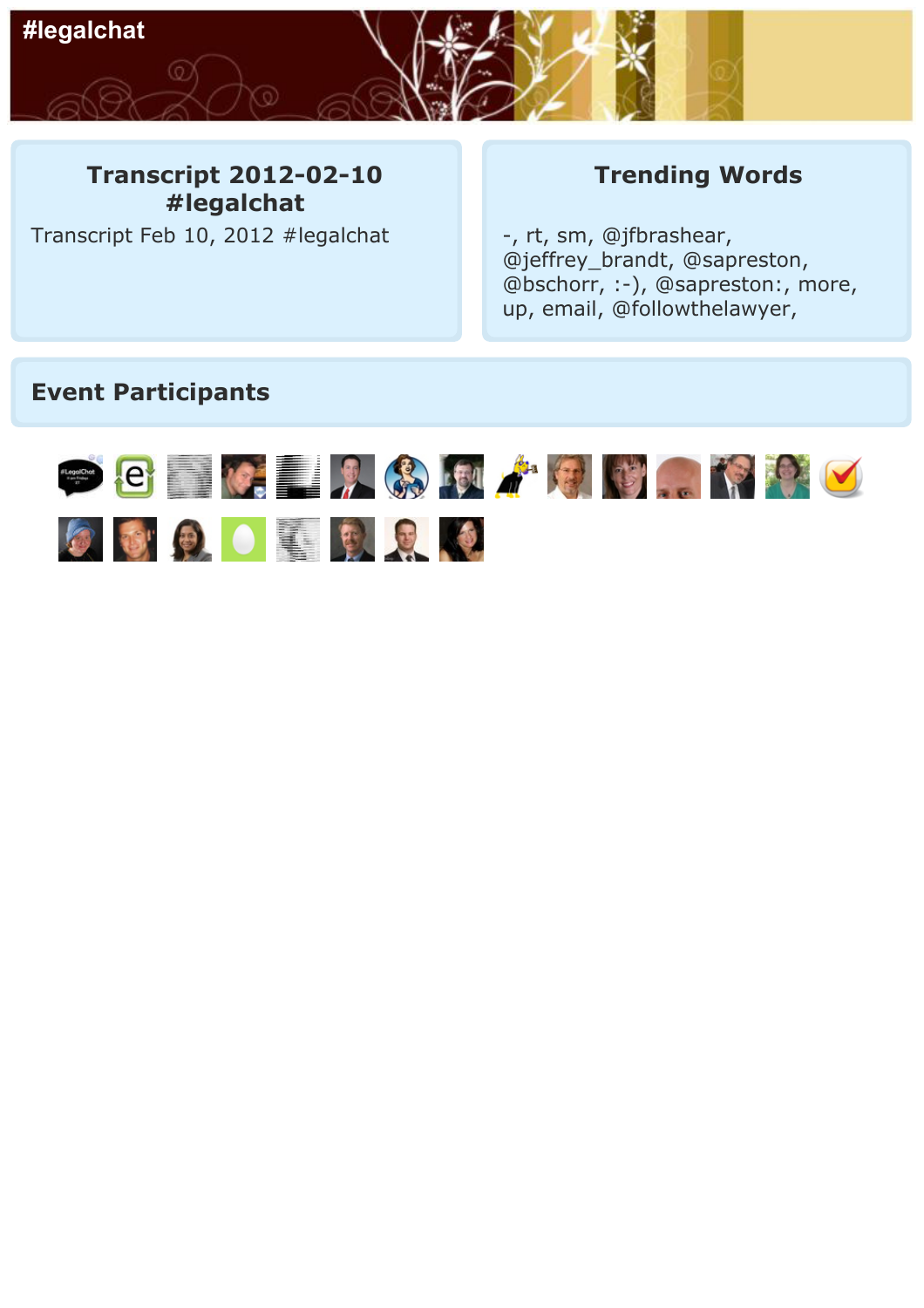

10-Feb-12 13:08 | LegalChatter

#abatechshow 10-Feb-12 13:09 | justengage RT @legalchatter: Joins us today for #legalchat at 11 am ET - Topic - Your Choice! #ilta #legal #lawyer #abatechshow 10-Feb-12 13:09 | legalerswelcome RT @legalchatter: Joins us today for #legalchat at 11 am ET - Topic - Your Choice! 10-Feb-12 13:10 | bschorr RT @kcren: RT @glambert #legalchat - "website" is where you park content; presence is your influence to push people to that content 10-Feb-12 13:10 | legalerswelcome #legalchat is today moderated by @legalchatter @dannymjohnson @legalerswelcome @justengage Be there at 11:00am ET 10-Feb-12 14:50 | TwtrChat411 RT @LegalChatter: Joins us today for #legalchat at 11 am ET - Topic - Your Choice! 10-Feb-12 15:09 | mattspiegelesq #legalchat is today at 11:00 am ET for lawyers and legal professionals. - http://t.co/f0OOA3qM 10-Feb-12 15:15 | TwtrChat411 RT @legalchatter: Joins us today for #legalchat at 11 am ET - Topic - Your Choice! 10-Feb-12 15:32 | LegalTypist Join me for <sup>a</sup> #legalchat TweetChat at: http://t.co/6kwQijql starting promptly at 11 am ET #legalchat 10-Feb-12 15:57 | LegalChatter Hi everyone! Happy Friday to you and welcome to #legalchat 10-Feb-12 16:00 | LegalChatter I hope everyone has had <sup>a</sup> productive week! Today's topic is your choice so feel free to throw out some suggestions! #legalchat 10-Feb-12 16:01 | LegalChatter Food for thought? http://t.co/50HhNH4G :) #legalchat 10-Feb-12 16:03 | jeffrey\_brandt LOL is it that time already for brownies @jeffrey\_brandt: Food for thought? http://t.co/NgM3gxNW :) #legalchat

RT @legalchatter: Joins us today for #legalchat at 11 am ET - Topic - Your Choice! #ilta #legal #lawyer



Just <sup>a</sup> quick note: if <sup>u</sup> are using Tweetchat <sup>u</sup> can block people that <sup>u</sup> dont want to see in ur stream & feature folks as well! #legalchat

10-Feb-12 16:04 | LegalChatter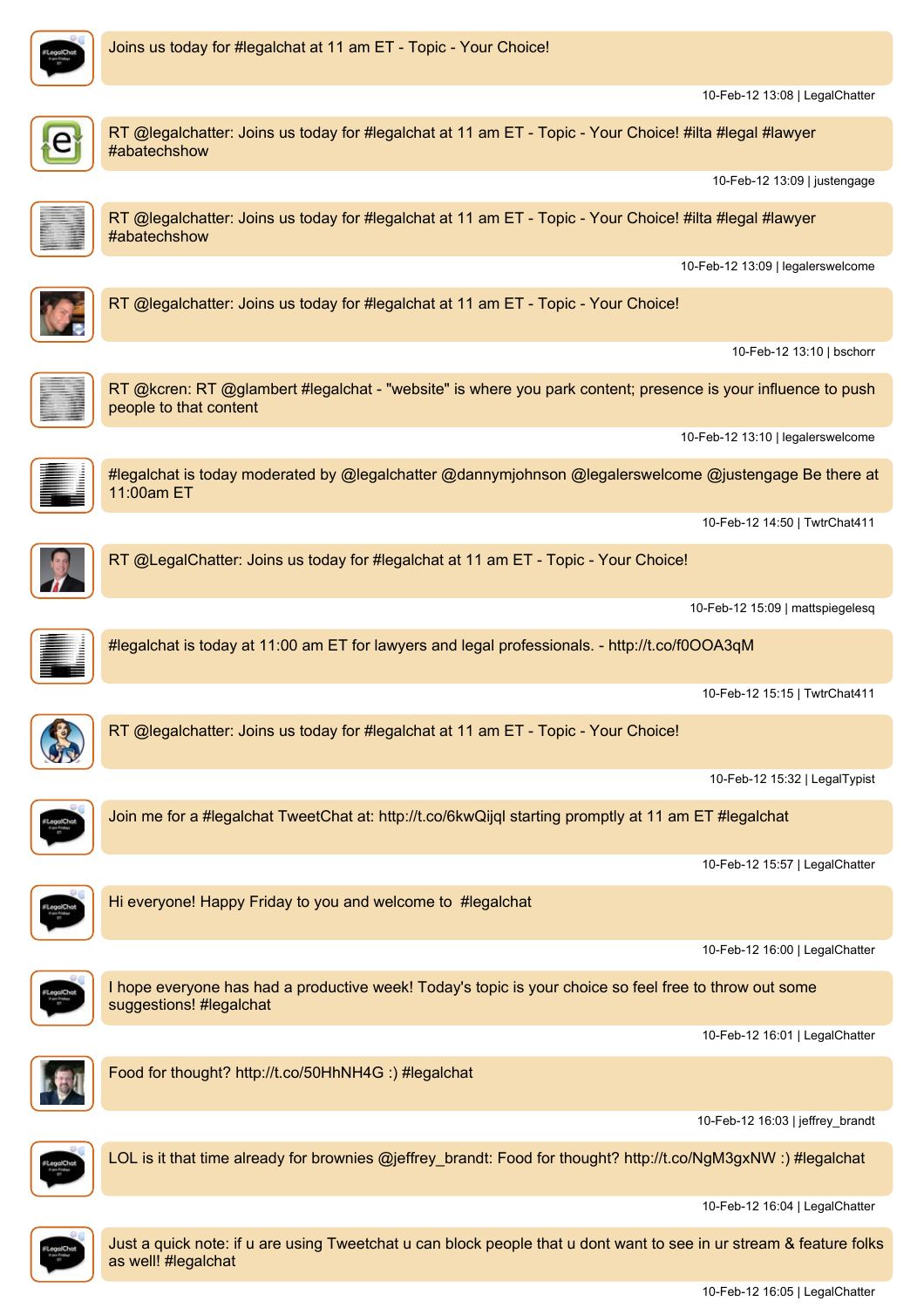

@jeffrey\_brandt @LegalChatter I'm here - just busily writing articles this morning. :-) #Legalchat Thank goodness for dual monitors.

@jeffrey\_brandt ok done - this is today's topic - time lag between technology and ethics opinions on its use

10-Feb-12 16:09 | bschorr



#legalchat

10-Feb-12 16:09 | LegalChatter #legalchat - time lag issue - the entire profession is built on looking at the past. It will take <sup>a</sup> lot to change that. 10-Feb-12 16:10 | sapreston @bschorr love dual monitors - thanks for joining :) #legalchat 10-Feb-12 16:10 | LegalChatter I agree. Was thinking about adding <sup>a</sup> third monitor to my laptop, but not sure I can do it cheaply. @bschorr @LegalChatter #legalchat 10-Feb-12 16:10 | jeffrey\_brandt @sapreston @UAPreLaw thanks for joining - welcome! #legalchat 10-Feb-12 16:10 | LegalChatter RT So how do firms innovate? @sapreston: #legalchat -the entire profession is built on looking at the past. It will take <sup>a</sup> lot 2 change that 10-Feb-12 16:11 | jeffrey\_brandt #legalchat - innovation will come from the outside. Things like management by non-lawyers will help. 10-Feb-12 16:12 | sapreston @jeffrey\_brandt @sapreston - think it goes beyond firms and needs to be looked at as <sup>a</sup> whole by legal community industry #legalchat 10-Feb-12 16:13 | LegalChatter What if we offered the State Bars brownies to be quicker in their issuing of opinions? #legalchat 10-Feb-12 16:13 | jeffrey\_brandt @sapreston Agreed. Lawyers are too risk-averse to really step outside the box. #Legalchat 10-Feb-12 16:13 | bschorr



Hi everyone! #legalchat

10-Feb-12 16:13 | AndreaCan



@sapreston That is reactionary innovation. Is that as good as proactive innovation? #legalchat

10-Feb-12 16:14 | jeffrey\_brandt



RT @sapreston: #legalchat - innovation will come from the outside. Things like management by non-lawyers will help. #legalchat

10-Feb-12 16:14 | LegalChatter



@sapreston Of course...the first time <sup>a</sup> non-lawyer innovates and the firm crashes and burns the rest of the firms will scamper. #Legalchat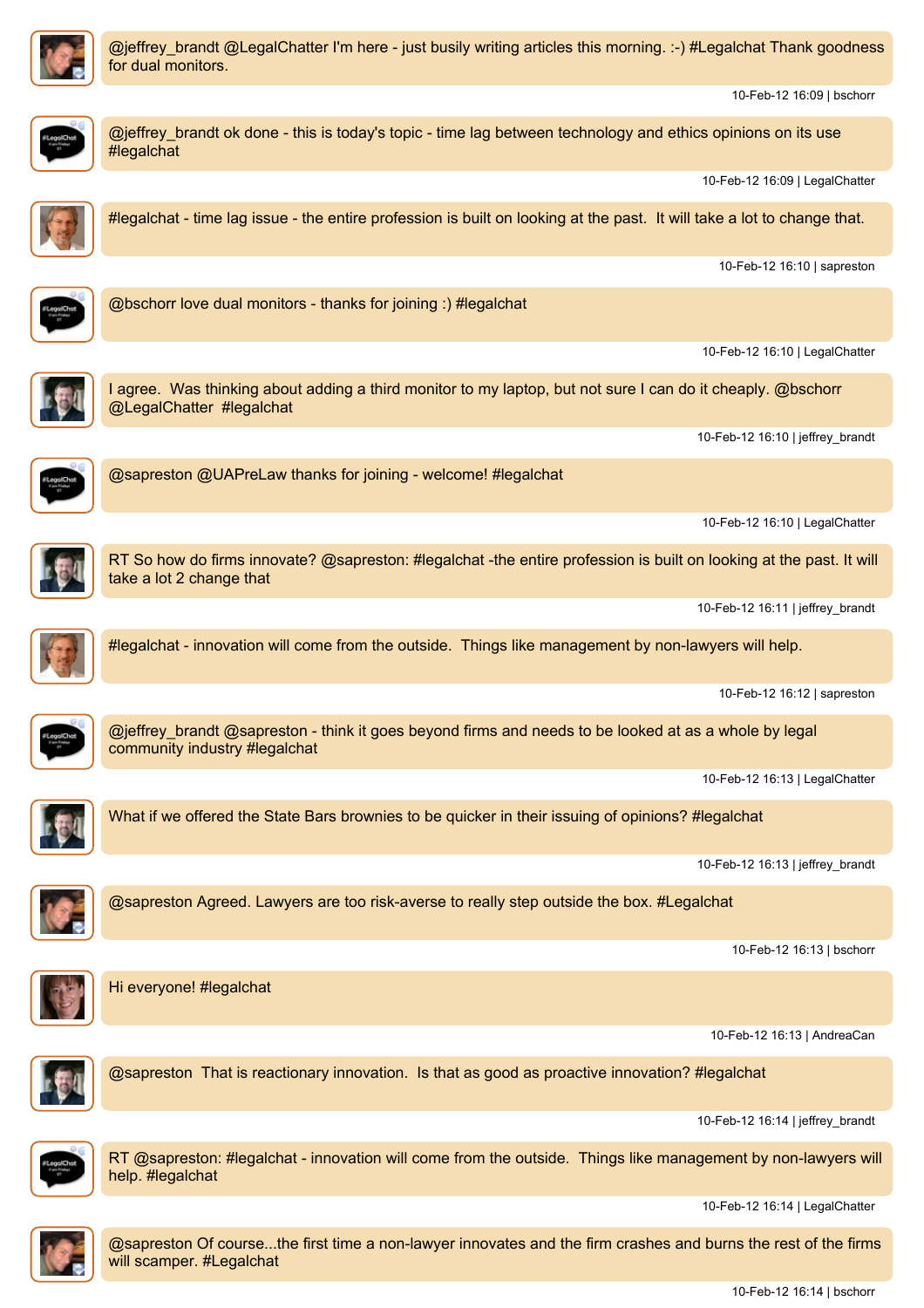

10-Feb-12 16:16 | LegalChatter

10-Feb-12 16:17 | LegalChatter

10-Feb-12 16:17 | sapreston

10-Feb-12 16:17 | FollowtheLawyer

10-Feb-12 16:17 | LegalChatter

10-Feb-12 16:17 | bschorr

@nooption yes you would be correct! welcome! #legalchat #legalchat - failure is the path to success! Depends on the size of the firm RT @sapreston: #legalchat Question was how to get the practice to keep up with technology change RT @jeffrey\_brandt: @bschorr @sapreston But failure can be <sup>a</sup> good thing. http://t.co/LH4mU7qj #legalchat @jeffrey\_brandt @sapreston Failure CAN be <sup>a</sup> good thing, but not sure your mortgage company is going to see it the same way. :-) #Legalchat RT @sapreston: #legalchat - the question was how to get practice to keep up with technology change. I dont see happening soon. #legalchat

RT @sapreston: #legalchat - the question was how to get the practice to keep up with technology change. I don't see that happening soon.

10-Feb-12 16:18 | jriversmn

10-Feb-12 16:17 | LegalChatter



@andreacan - btw, need guest moderator for next week Feb 17 - interested? #legalchat

@FollowtheLawyer welcome Jay - glad you liked the guidance :) #legalchat

10-Feb-12 16:18 | LegalChatter

10-Feb-12 16:18 | LegalChatter



@LegalChatter The trick is separating the relevant tech change from the popular. Not every change should be kept up with. #Legalchat

10-Feb-12 16:18 | bschorr



@jriversmn Welcome Jan! #legalchat

10-Feb-12 16:19 | LegalChatter



Do lawyers in the US wait for the guidelines before adopting new technology then? #legalchat

10-Feb-12 16:19 | nooption



RT lol Probably not @bschorr: Failure cn B <sup>a</sup> gd thing, but not sure yr mortgage company is going 2 C it the same way. :-) #Legalchat

10-Feb-12 16:19 | jeffrey\_brandt



@bschorr agreed, seems consumers still drive and ethics need to catch up and create process for quicker adoption.. #legalchat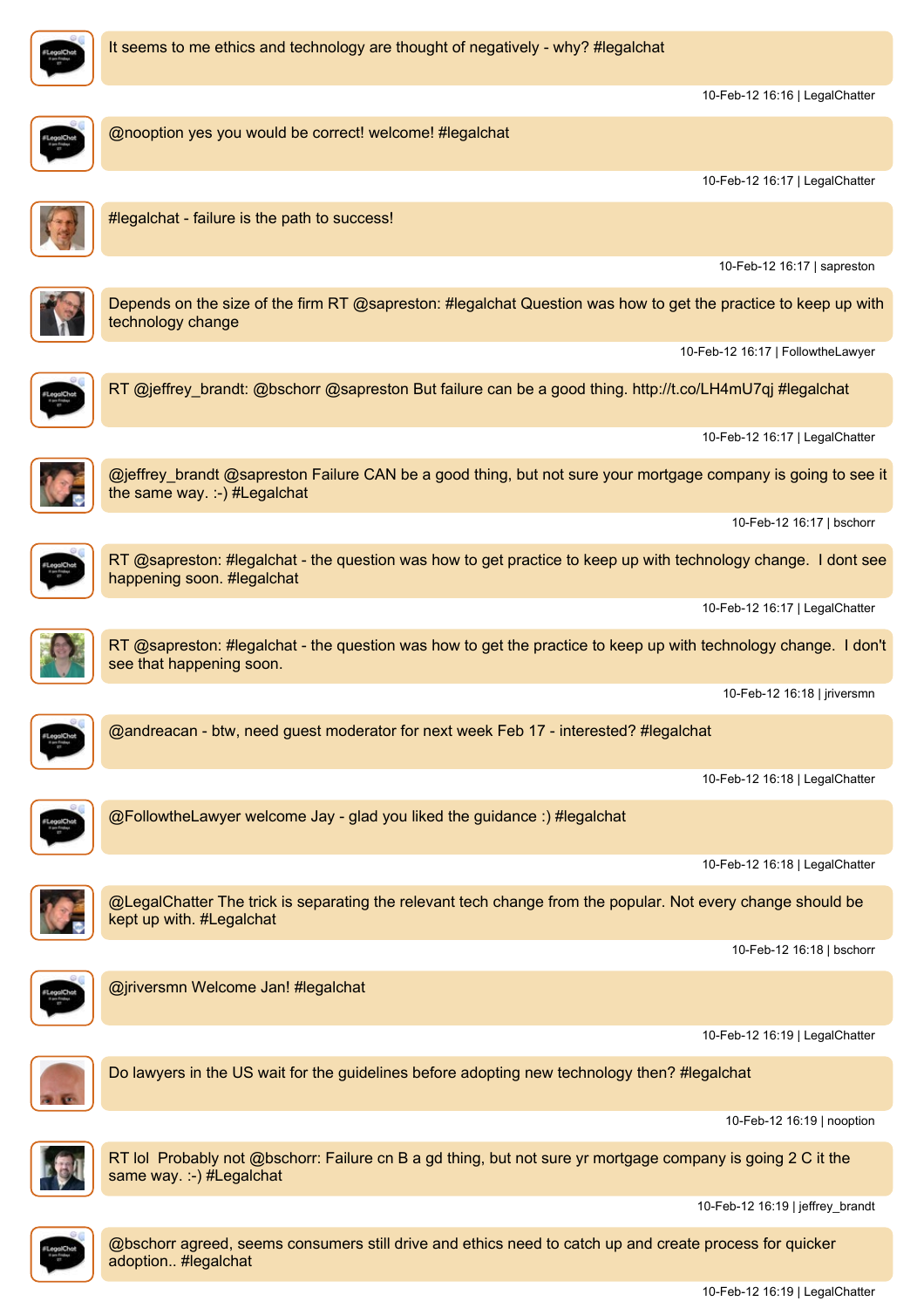

RT @nooption: @jeffrey brandt ah yes, now that chimes with this side of the pond too! #legalchat

10-Feb-12 16:23 | LegalChatter



RT @bschorr: @LegalChatter The trick is separating the relevant tech change from the popular. Not every change s/b kept up with. #legalchat

10-Feb-12 16:24 | LegalChatter



@nooption In the UK is it the Law Society or the SRA that is more or less the same as the ABA and the State Bars? #legalchat

10-Feb-12 16:24 | jeffrey\_brandt



Should the @abaesq take the lead to help bridge the gap? @nooption what is the authority in the UK? #legalchat

10-Feb-12 16:25 | LegalChatter



Ethics question: Are law firm YouTube channels editorial, like blogs, or ads? Editorial doesn't require approval in some states #legalchat

10-Feb-12 16:25 | FollowtheLawyer



#legalchat - Bar assoc will treat Youtube as Ads.

10-Feb-12 16:25 | sapreston



Do you find that sometimes client demands stiffle innovation too? Or at least give an excuse to stick with the status quo? #legalchat

10-Feb-12 16:26 | nooption



RT @FollowtheLawyer: Ethics question: Are law firm YouTube channels editorial, like blogs, or ads? (cont) #legalchat

10-Feb-12 16:26 | LegalChatter



RT @FollowtheLawyer: Editorial doesn't require approval in some states #legalchat

10-Feb-12 16:26 | LegalChatter



ABA model already does, or you expect that they will? RT @sapreston: #legalchat - Bar assoc will treat Youtube as Ads.

10-Feb-12 16:26 | FollowtheLawyer



Think so? RT @sapreston: #legalchat - Bar assoc will treat Youtube as Ads.

10-Feb-12 16:26 | goclio



RT @nooption: Do you find that sometimes client demands stiffle innovation too? Or at least give an excuse to stick w/status quo? #legalchat

10-Feb-12 16:27 | LegalChatter



#legalchat - we should define innovation for this context. Clients help cause change and usually that change is moving tech forward

10-Feb-12 16:28 | sapreston



Again it becomes an issue of separating commentary and advertizing. Whether blog post or video post. @FollowtheLawyer @sapreston #legalchat

10-Feb-12 16:28 | jeffrey\_brandt



@LegalChatter I think it cuts both ways. Sometimes client demands push <sup>a</sup> firm TOWARDS innovation. Not always for the best. #Legalchat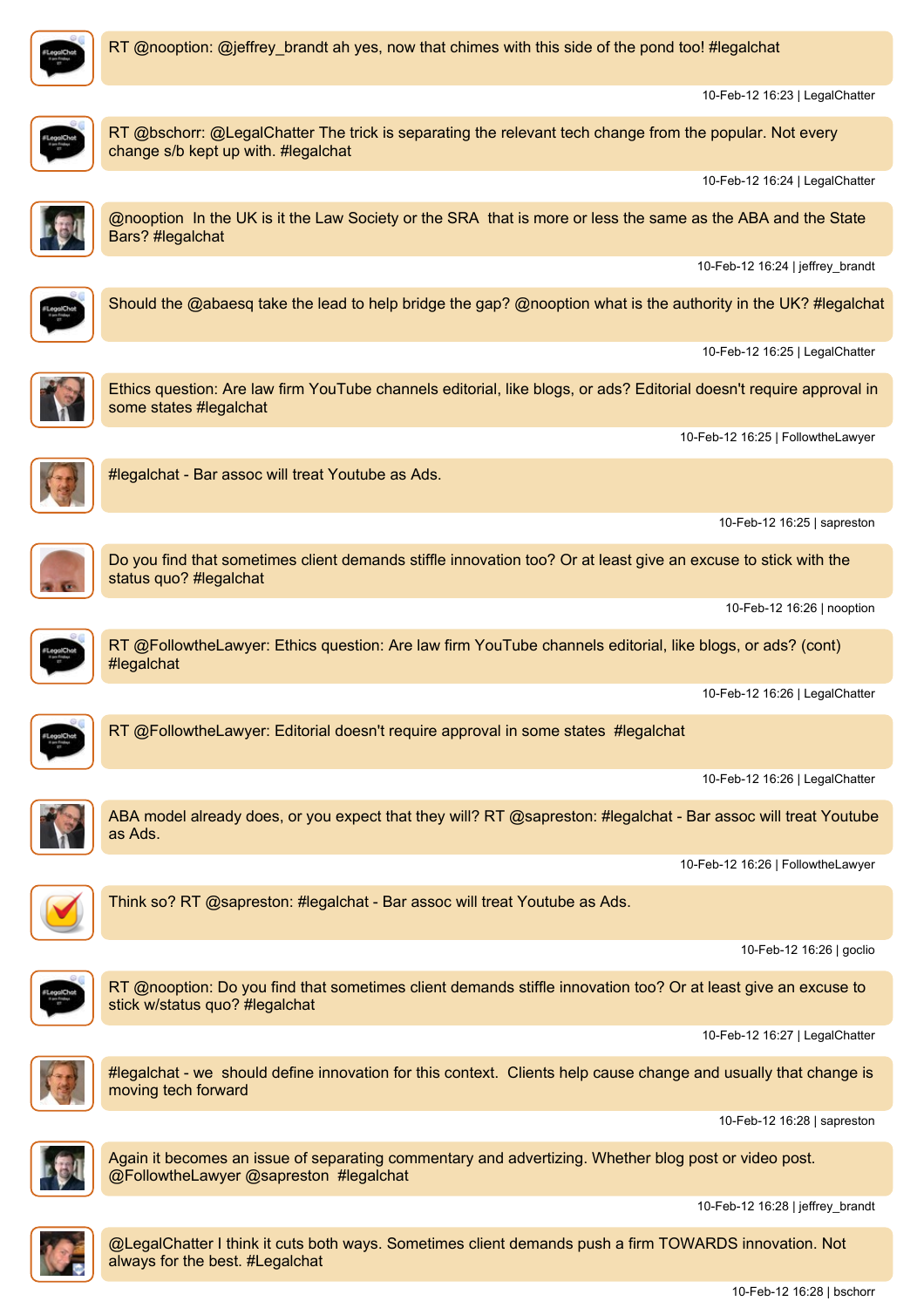

moving tech forward #legalchat

10-Feb-12 16:30 | LegalChatter @jeffrey\_brandt good question. The Law Society is more <sup>a</sup> self regulating body, the SRA an idependant regulator. #legalchat 10-Feb-12 16:31 | nooption RT @nooption: @jeffrey\_brandt good question. The Law Society is more <sup>a</sup> self regulating body, the SRA an idependant regulator. #legalchat 10-Feb-12 16:31 | LegalChatter The avatar of the true pioneer - the porcupine? #legalchat 10-Feb-12 16:32 | jeffrey\_brandt having to duck out of the stream for <sup>a</sup> while, onto an end of day telcon #legalchat 10-Feb-12 16:32 | nooption Join me for <sup>a</sup> #legalchat TweetChat at: http://t.co/6kwQijql - 30 mins left! #legalchat 10-Feb-12 16:33 | LegalChatter +1 RT @jeffrey\_brandt: The avatar of the true pioneer - the porcupine? #legalchat 10-Feb-12 16:33 | econwriter5 @nooption thanks for joining :) have <sup>a</sup> great weekend! #legalchat 10-Feb-12 16:33 | LegalChatter #legalchat - how soon will SM become part of daily practice? If only to have convos with clients. 10-Feb-12 16:34 | sapreston Or egg on their faces @bschorr @econwriter5 You can always tell the pioneers. They're the ones with the arrows in their backs :-) #Legalchat 10-Feb-12 16:35 | AndreaCan If the ABA=Law Society, I wonder if the US will end up with our own version of SRA? #legalchat 10-Feb-12 16:35 | jeffrey\_brandt @sapreston SM already is <sup>a</sup> daily part of my daily chat with clients. But then, I'm not <sup>a</sup> lawyer. :-) #Legalchat 10-Feb-12 16:36 | bschorr @sapreston I think it already happens for some, but far off for many...Millenial gen will speed up the change... #legalchat 10-Feb-12 16:37 | LegalChatter It should, but not all state bars see it that way RT @gyitsakalakis: Depends on content not format #legalchat 10-Feb-12 16:37 | FollowtheLawyer

RT @sapreston: we should define innovation for this context. Clients help cause change & usually change is



RT @jeffrey\_brandt: If the ABA=Law Society, I wonder if the US will end up with our own version of SRA? #legalchat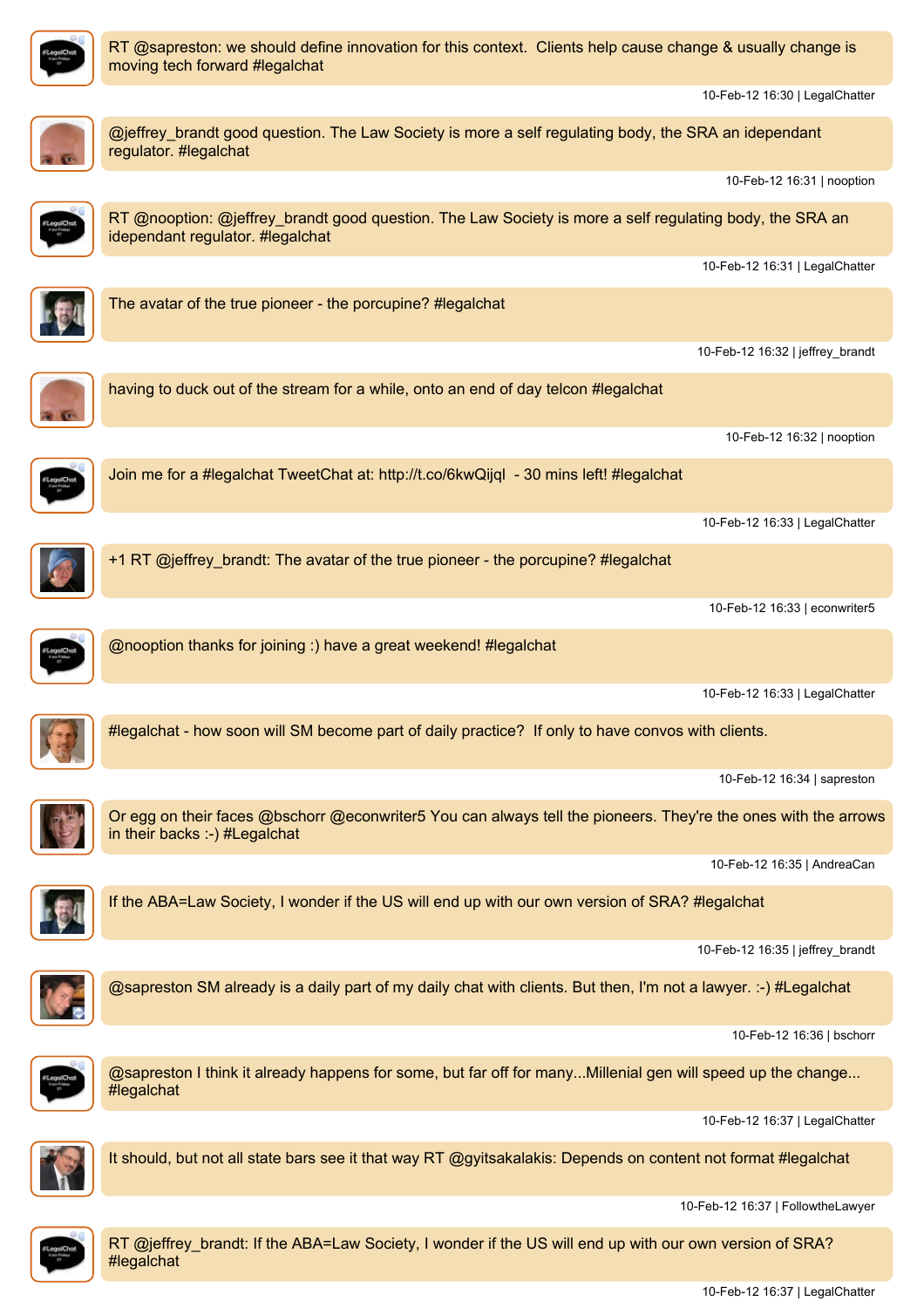



10-Feb-12 16:38 | sapreston @sapreston I have fewer confidentiality issues than lawyers do. :) My clients don't mind discussing Word formatting via Twitter. #Legalchat 10-Feb-12 16:38 | bschorr Like Yammer? RT @sapreston: #legalchat - SM as a comm tool (that should replace email). SM is much more reusable 10-Feb-12 16:39 | FollowtheLawyer @FollowtheLawyer yeah, state bars tend to have trouble understanding and applying their own rules. #legalchat 10-Feb-12 16:40 | gyitsakalakis SM will become <sup>a</sup> staple of practices that deal with eDiscovery. #legalchat 10-Feb-12 16:40 | econwriter5 @sapreston I think visualization & maps http://t.co/IXTczmKE will Bnxt big thing in KM, collab & even replace engagement letters #legalchat 10-Feb-12 16:40 | jeffrey\_brandt RT @gyitsakalakis: @FollowtheLawyer yeah, state bars tend to have trouble understanding and applying their own rules. #legalchat 10-Feb-12 16:40 | LegalChatter RT @econwriter5: SM will become <sup>a</sup> staple of practices that deal with eDiscovery. #legalchat



10-Feb-12 16:41 | LegalChatter



RT lol @gyitsakalakis: @FollowtheLawyer yeah, state bars tend to have trouble understanding and applying their own rules. #legalchat

10-Feb-12 16:41 | jeffrey\_brandt



RT @FollowtheLawyer: Like Yammer? RT @sapreston: - SM as <sup>a</sup> comm tool (that should replace email). SM is much more reusable #legalchat

10-Feb-12 16:41 | LegalChatter

@FollowtheLawyer if I make <sup>a</sup> video about how i like cats, state bars will be hard pressed to apply ad rules imho. #legalchat

10-Feb-12 16:41 | gyitsakalakis



Social media will infiltrate most aspects of <sup>a</sup> practice, eventually. Won't even be <sup>a</sup> thought, like email isn't today. #legalchat

10-Feb-12 16:41 | econwriter5



RT @jeffrey\_brandt: think visualization & maps http://t.co/lPsRGqba will B nxt big thing in KM, collab & even replace eng letters #legalchat

10-Feb-12 16:41 | LegalChatter



RT @econwriter5: SM will infiltrate most aspects of <sup>a</sup> practice, eventually. Wont even be <sup>a</sup> thought, like email isnt today. #legalchat

10-Feb-12 16:42 | LegalChatter



#legalchat - @jeffrey\_brandt - yes great tools for understanding relationships. #SM will help knit that story together.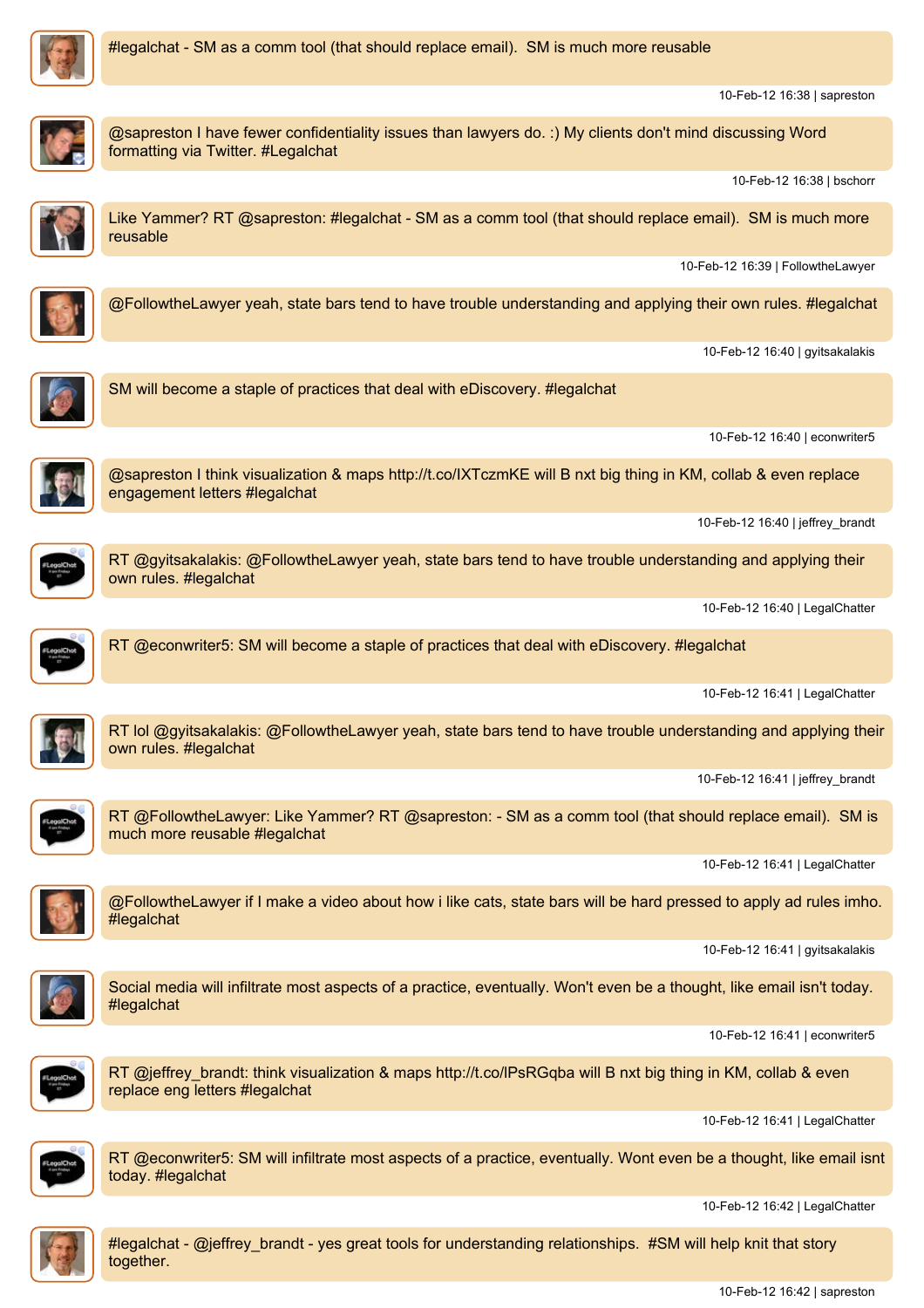

10-Feb-12 16:44 | sapreston



@sapreston Yes, though depends what you're collaborating on. I certainly don't want to collaborate on my patent via Twitter. :-) #Legalchat 10-Feb-12 16:44 | bschorr Yes, privacy still much needed in SM, but goal in SM is to take conv offline just like at <sup>a</sup> conference or event @bschorr #legalchat 10-Feb-12 16:45 | LegalChatter RT @FollowtheLawyer: My own sense is states will split, as they do on blogs RT @sapreston: #legalchat - Bar assoc will treat Youtube as Ads. 10-Feb-12 16:45 | TechSavvyLaw #legalchat - @bschorr - how about collab on G+? I think it is fantastic. 10-Feb-12 16:45 | sapreston Email is <sup>a</sup> required business communication; SM is not. SM will be adopted only by those who enjoy using it. #legalchat 10-Feb-12 16:46 | AndreaCan RT @gyitsakalakis: on other hand, i talk about services as <sup>a</sup> lawyer, then they likely apply, no matter the form of communication. #legalchat 10-Feb-12 16:46 | LegalChatter Hangouts are perfect @sapreston: @bschorr - how about collab on G+? I think it is fantastic. #legalchat 10-Feb-12 16:46 | LegalChatter Speaking of collaboration platforms, is anyone using Basecamp at their firm? #legalchat 10-Feb-12 16:46 | FollowtheLawyer RT @AndreaCan: Email is <sup>a</sup> required business communication; SM is not. SM will be adopted only by those who enjoy using it. #legalchat 10-Feb-12 16:46 | LegalChatter #legalchat - how is email required for practice? 10-Feb-12 16:47 | sapreston @sapreston I like G+ <sup>a</sup> lot but have the same privacy concerns when it comes to more confidential matters. #Legalchat 10-Feb-12 16:47 | bschorr SM will become <sup>a</sup> staple of practices that deal with eDiscovery. #legalchat RT @econwriter5 10-Feb-12 16:47 | RTeDiscovery @TechSavvyLaw hello and welcome! #legalchat

10-Feb-12 16:48 | LegalChatter



#legalchat - @bschorr - I use G Docs for collaboration - it works great. I am interested in Office 365 too. Anyone here have experience?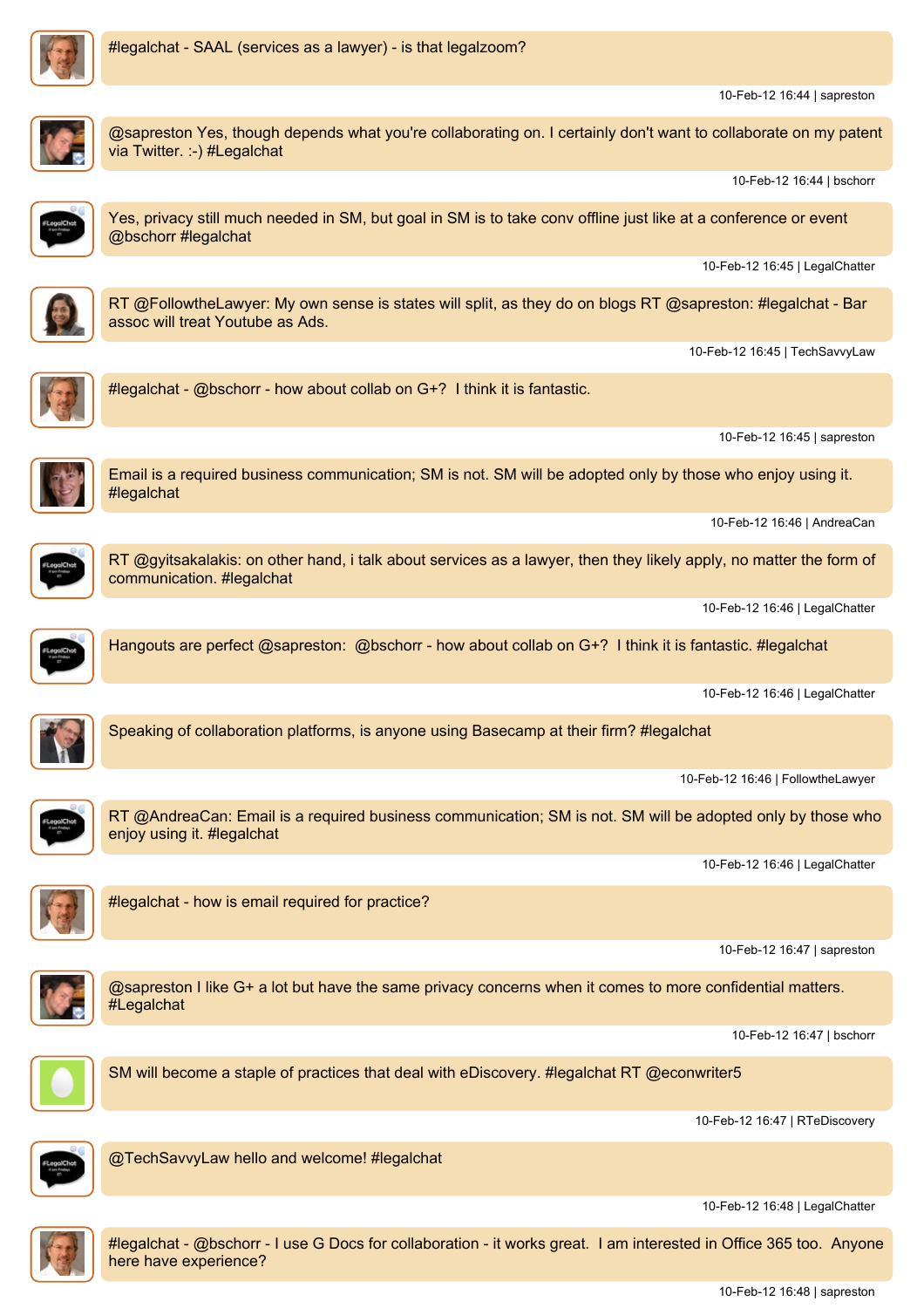

10-Feb-12 16:50 | LegalChatter

"@LegalChatter: @sapreston I work with Office 365 now #legalchat" <sup>&</sup>lt; Us too. 10-Feb-12 16:50 | bschorr Google just announced Google Disk to be available in <sup>a</sup> few months. @sapreston @bschorr - I use G Docs for collaboration. #legalchat 10-Feb-12 16:50 | JFBrashear @sapreston Technically, it isn't. But email is pretty much expected these days. SM is not <sup>a</sup> business process like email. #legalchat 10-Feb-12 16:50 | AndreaCan @JFBrashear hello and welcome Jim! #legalchat 10-Feb-12 16:51 | LegalChatter @FollowtheLawyer I use @37signals' Basecamp at my firm. #legalchat 10-Feb-12 16:51 | bradleybclark #legalchat - @andreacan I can see <sup>a</sup> time (in the future) when we will say the same for what is now called #SM. 10-Feb-12 16:51 | sapreston 10 mins left - get in on #legalchat TweetChat at: http://t.co/6kwQijql #ilta #lmamkt #legalit #lawyer #legalchat 10-Feb-12 16:52 | LegalChatter RT @RTeDiscovery: SM will become <sup>a</sup> staple of practices that deal with eDiscovery. #legalchat RT @econwriter5 10-Feb-12 16:52 | baronessddb RT @bradleybclark: @FollowtheLawyer I use @37signals Basecamp at my firm. #legalchat 10-Feb-12 16:52 | LegalChatter No expectation of privacy in SM. Some reasonable expectation in email. Lawyers should note ABA opinion 11-459. #legalchat 10-Feb-12 16:52 | JFBrashear +1 RT @sapreston: #legalchat - @AndreaCan I can see <sup>a</sup> time (in the future) when we will say the same for what is now called #SM. 10-Feb-12 16:53 | econwriter5 @LegalChatter Thanks and sorry to jump in late. #legalchat 10-Feb-12 16:53 | JFBrashear @jfbrashear No reasonable expectation of #privacy in SM, yet. More it moves to enterprise, more that might change. #legalchat 10-Feb-12 16:54 | econwriter5 @JFBrashear happy you could join even for <sup>a</sup> bit! no worries! #legalchat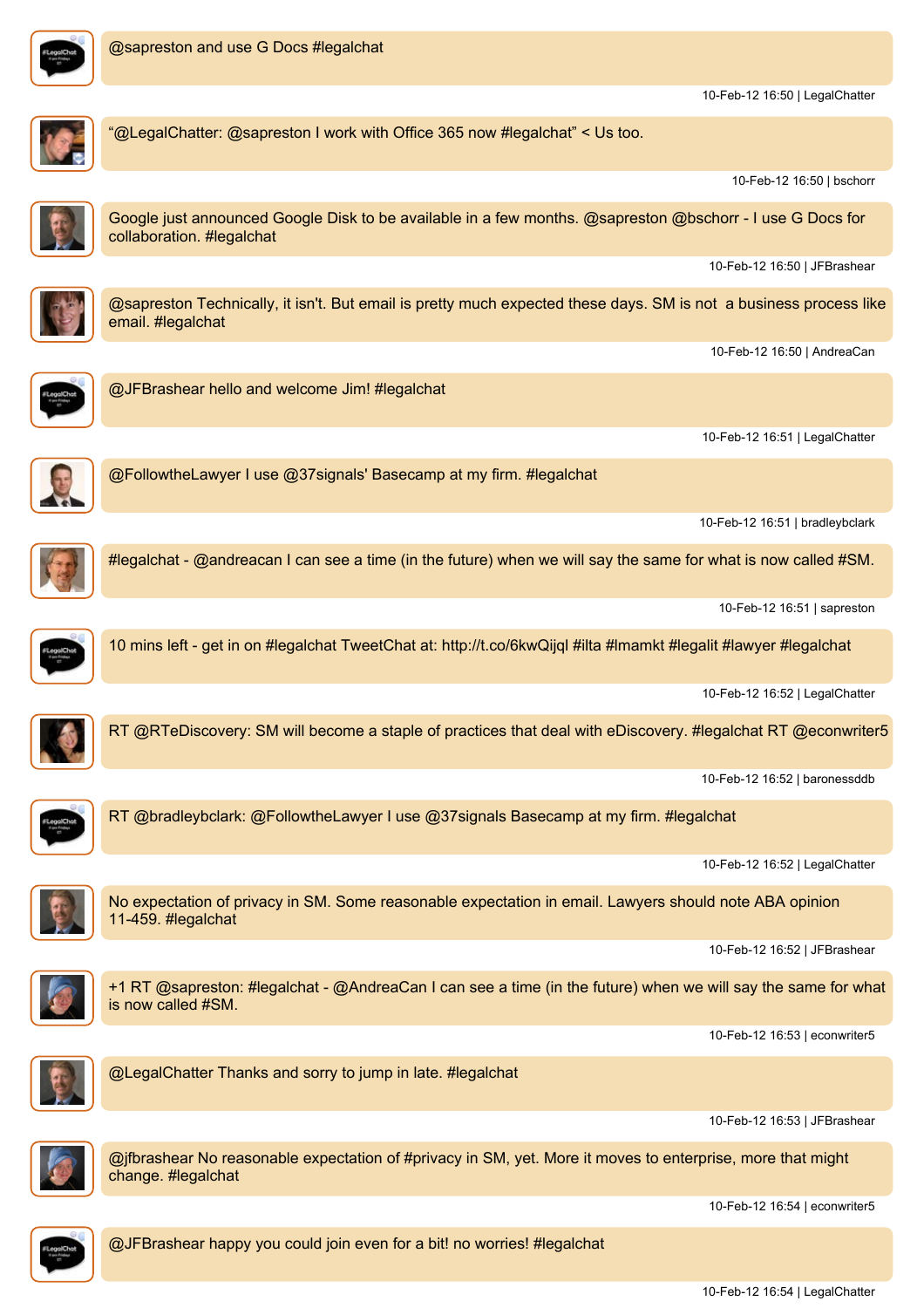

"@JFBrashear: Email does not require an account on the same SM platform (or multiple ones). #legalchat" <sup>&</sup>lt; Good point.

For what activities? How's it working out? RT @bradleybclark: @FollowtheLawyer I use @37signals' Basecamp

10-Feb-12 16:55 | bschorr

at my firm. #legalchat

10-Feb-12 16:55 | FollowtheLawyer @sapreston I can't. Which is good - there are people at law firms who have no business being anywhere near SM. #legalchat 10-Feb-12 16:55 | AndreaCan RT Unless its google @JFBrashear: Email does not require an acct on the same SM platform (or multiple 1s). @AndreaCan @sapreston #legalchat 10-Feb-12 16:55 | jeffrey\_brandt @jeffrey\_brandt Other than employer monitoring, I agree re internal focused SM. #legalchat 10-Feb-12 16:56 | JFBrashear @JFBrashear @jeffrey\_brandt What's an example of internally-focused SM? #Legalchat 10-Feb-12 16:56 | bschorr @bschorr Social will go through <sup>a</sup> redefinition. #googleplus Circles is kinda pointing the way. #legalchat 10-Feb-12 16:57 | econwriter5 Yammer. RT @bschorr: @JFBrashear @jeffrey\_brandt What's an example of internally-focused SM? #Legalchat 10-Feb-12 16:57 | econwriter5 @LegalChatter Thanks, sorry for being <sup>a</sup> bit late for #legalchat! Interesting discussions. 10-Feb-12 16:58 | TechSavvyLaw @bschorr @JFBrashear Examples might include internal CoP, Yammer inside the firm, Facebook built on SharePoint #legalchat 10-Feb-12 16:58 | jeffrey\_brandt @bschorr I'm thinking law firm app and something like Yammer on Intranet Portal? #legalchat 10-Feb-12 16:58 | LegalChatter @jeffrey\_brandt Can send to GMail users from any email provider, and receive replies. Don't need <sup>a</sup> GMail account to reach users. #legalchat 10-Feb-12 16:58 | JFBrashear @TechSavvyLaw welcome :) #legalchat 10-Feb-12 16:58 | LegalChatter Newsgator @jeffrey\_brandt: @bschorr @JFBrashear internal CoP, Yammer inside the firm, Facebook built on SharePoint #legalchat 10-Feb-12 16:59 | LegalChatter



@jeffrey\_brandt @JFBrashear O.K., but don't you still have to be concerned with who can see - even if only inside the firm? #Legalchat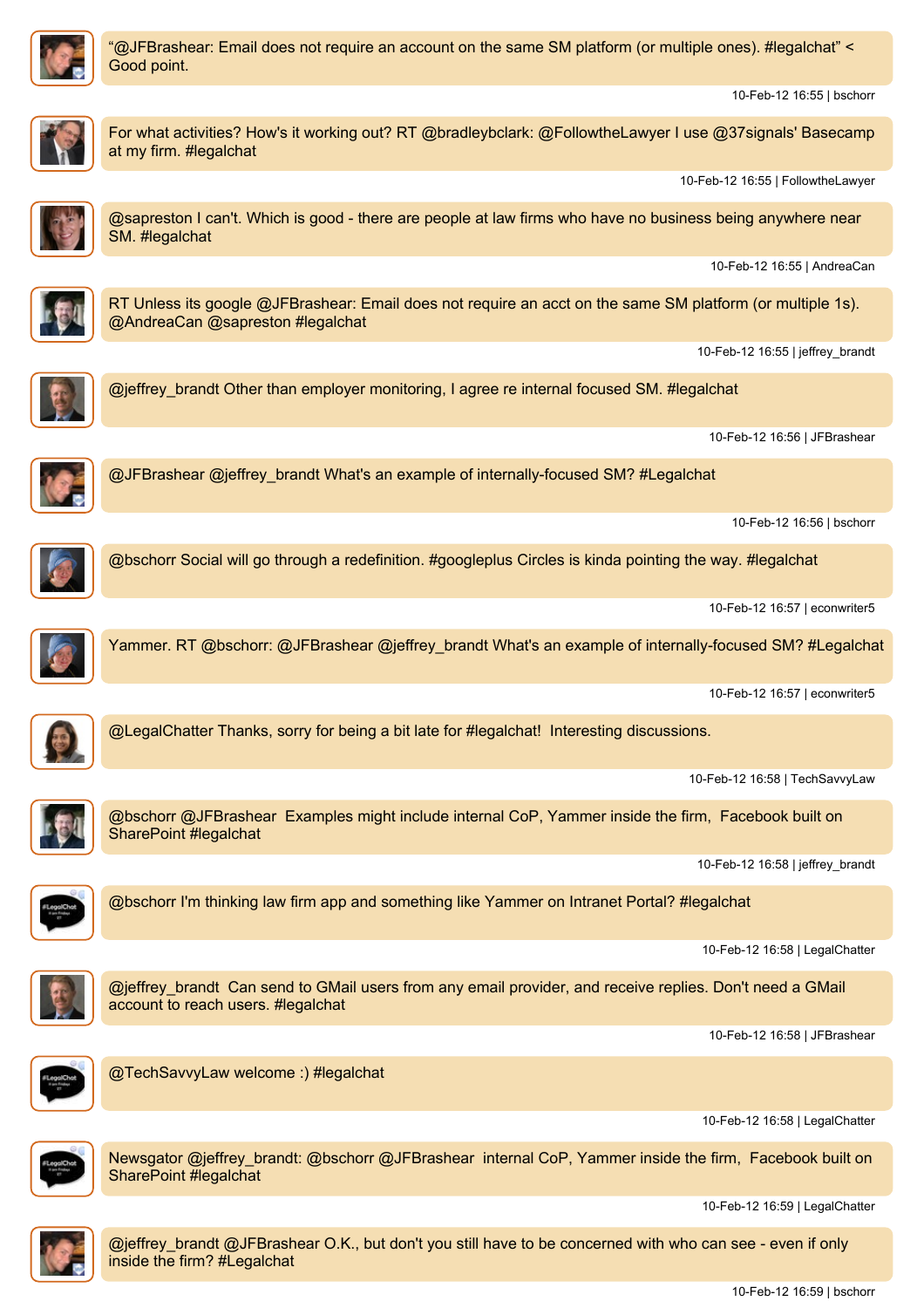

@bschorr @JFBrashear Yes, but not the nearly the same level of worry as externally focused SM. #legalchat

10-Feb-12 17:00 | jeffrey\_brandt



Wrapping up folks! Thanks for <sup>a</sup> really great lively discussion today! Be sure to tell <sup>a</sup> colleague about #legalchat 10-Feb-12 17:00 | LegalChatter @jeffrey\_brandt @JFBrashear Or you could just use e-mail and not worry about it at all. :-) #Legalchat 10-Feb-12 17:00 | bschorr @jeffrey\_brandt I was referring to whether SM is a replacement for email. G+ is SM, obviously. #legalchat 10-Feb-12 17:00 | JFBrashear Please join us next week - same time and our guest moderator will be @AndreaCan @legaltypist - THANKS ANDREA! #legalchat 10-Feb-12 17:01 | LegalChatter I see <sup>a</sup> role for SM - but like meeting at <sup>a</sup> cocktail party I think in most cases the parties will need to take it elsewhere. #Legalchat 10-Feb-12 17:02 | bschorr I guess there's <sup>a</sup> continuum ranging from Twitter to Cone of Silence. :-) #Legalchat 10-Feb-12 17:02 | bschorr @econwriter5 SM inside the enterprise may offer <sup>a</sup> reasonable expectation of "confidentiality" but not employee 'privacy." #legalchat 10-Feb-12 17:03 | JFBrashear RT @LegalChatter: Wrapping up folks! Thanks for a really great lively discussion today! Be sure to tell a colleague about #legalchat 10-Feb-12 17:03 | TechSavvyLaw @JFBrashear Many firms pushing wht was once email traffic 2 wikis, discussion forums & other SM tools. Clearspire <sup>a</sup> gr8 example #legalchat 10-Feb-12 17:03 | jeffrey\_brandt @jeffrey\_brandt Atos even banned internal email. That's <sup>a</sup> real outlier, though. http://t.co/UaAgPtkg #legalchat 10-Feb-12 17:06 | JFBrashear Taking the tech of social media and applying "internally" =tech becomes just an internal IM process. No longer #SM #legalchat 10-Feb-12 17:06 | LegalTypist @LegalTypist "Social media" as <sup>a</sup> tool, versus how the tool is used. #legalchat 10-Feb-12 17:07 | JFBrashear @JFBrashearI read that. Biggest issue is how 2 do U involve external ppl still used 2 email in yr internal SM discussion tool? #legalchat 10-Feb-12 17:08 | jeffrey\_brandt @jeffrey\_brandt Bounce internal emails at the server? :-) #legalchat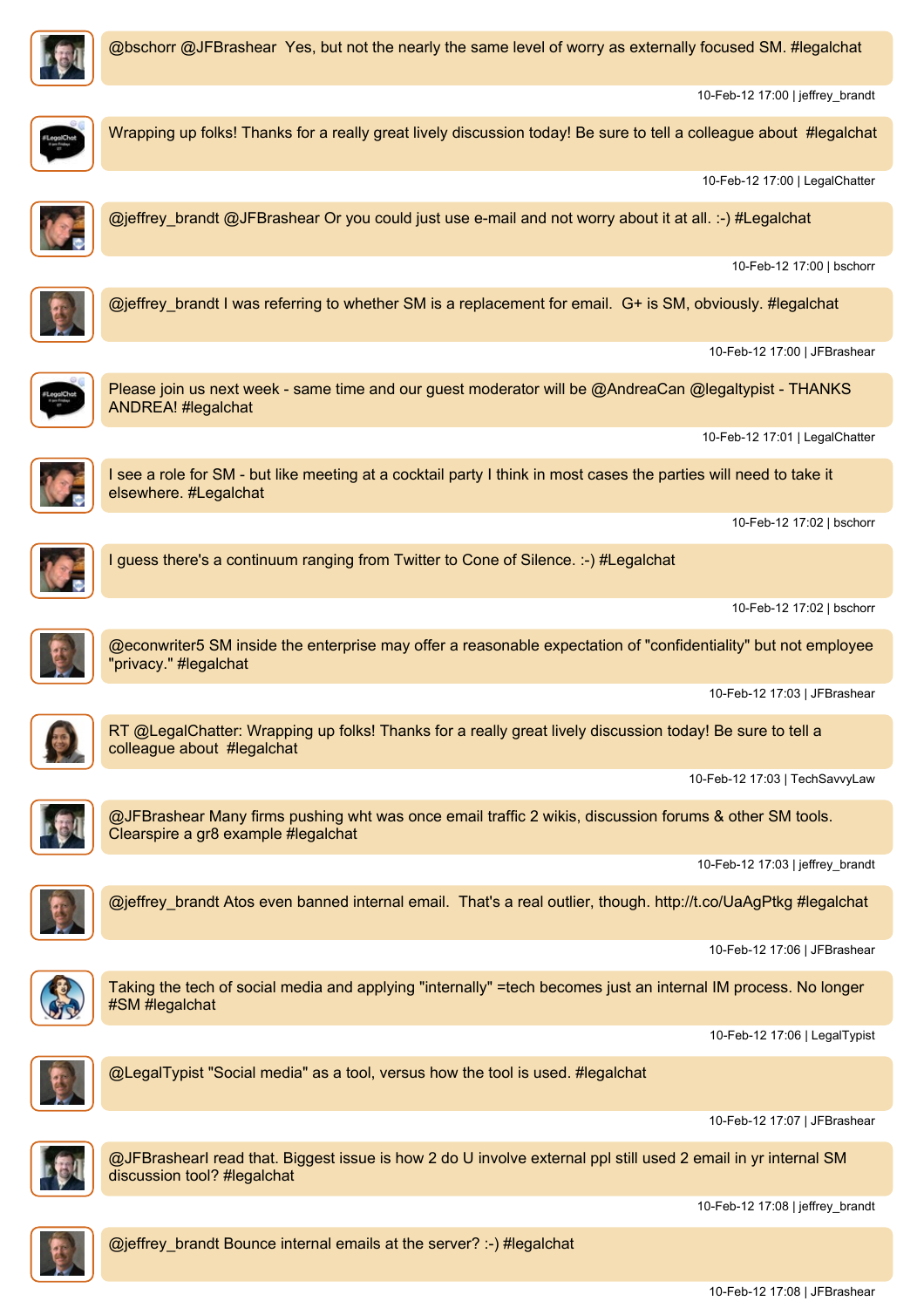

10-Feb-12 17:14 | bschorr



From <sup>a</sup> workflow management perspective, I find IMs interruptions demanding attention. @bschorr @jeffrey\_brandt #Legalchat

10-Feb-12 17:15 | JFBrashear



@JFBrashear @jeffrey\_brandt Agreed. E-mail can queue up until I finish what I'm doing. IM stares at me until I respond. #Legalchat

10-Feb-12 17:15 | bschorr



But great for users! @bschorr @LegalTypist BYOD is <sup>a</sup> nightmare for IT departments. #Legalchat

10-Feb-12 17:16 | JFBrashear



@jeffrey\_brandt @JFBrashear SM risks not being seen at all as it scrolls off screen. Twitter DM is the WORST way to reach me. #Legalchat

10-Feb-12 17:16 | bschorr



@JFBrashear @LegalTypist Twinkies are great for kids but few doctors recommend it. :-) #Legalchat

10-Feb-12 17:16 | bschorr



@jfbrashear I don't mean to suggest BYOD! IT needs to understand security & enforce it; but be open to how people process work. #legalchat

10-Feb-12 17:17 | LegalTypist



@LegalTypist @jfbrashear Yes, there needs to be <sup>a</sup> compromise. IT needs to find ways to support some consumer devices. #Legalchat

10-Feb-12 17:17 | bschorr



Yes, SM scrolling is the "urgency" of not monitoring SM in real time. @bschorr: @jeffrey\_brandt #Legalchat

10-Feb-12 17:18 | JFBrashear



@LegalTypist @jfbrashear Users need to understand that IT can't integrate every latest iToy into the enterprise day it ships. #Legalchat

10-Feb-12 17:18 | bschorr

@JFBrashear @jeffrey brandt That's why SM goes at the bottom of my priority list. If I miss it, oh well. Twitter is <sup>a</sup> river. #Legalchat

10-Feb-12 17:19 | bschorr



@LegalTypist Same concerns with software tools as with BYOD - training, support, security, record retention, eDiscovery . . .. #legalchat

10-Feb-12 17:19 | JFBrashear



@bschorr I've been known to wade into the river late - like <sup>a</sup> Siberian Mammoth. #legalchat

10-Feb-12 17:20 | JFBrashear



@jfbrashear I wade in wherever it is and don't bother walking far downstream. If it's not on the first screen or so it's gone. #Legalchat

10-Feb-12 17:22 | bschorr



@bschorr It would be nice, though, if IT was not still forcing Office 2003 on users. How about only one generation behind?!! #legalchat